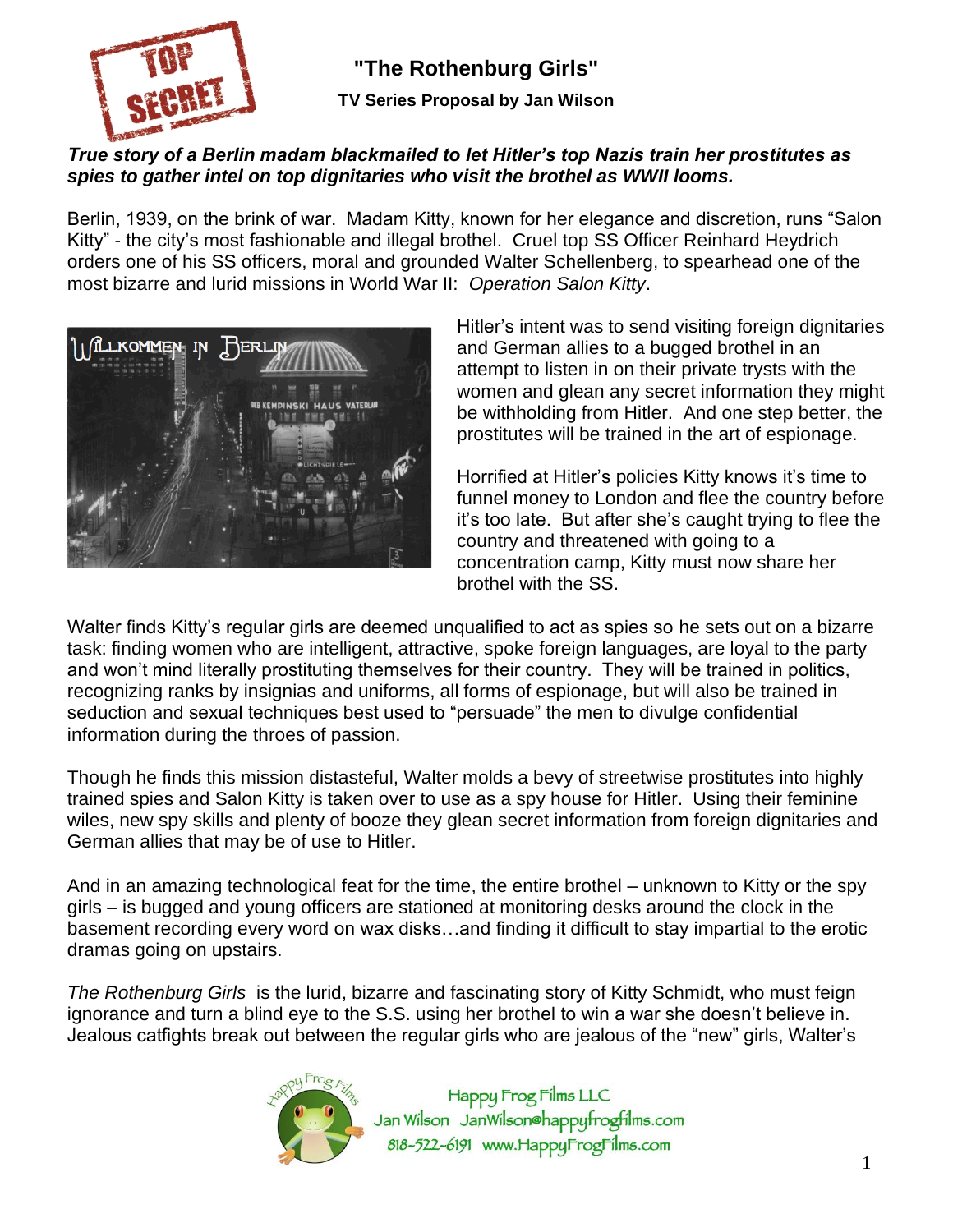inconvenient demands escalate, and the debauched behavior of drunken foreign dignitaries is ruining Kitty's respected business. Walter is increasingly dissatisfied with his duties, worried about the prospect of a war, and struggles to stay one step ahead of the cruel and manipulative Reinhard Heydrich -- the man *Hitler* called "the man with the iron heart."

Season one ends with Walter becoming increasingly uneasy about the part he's playing in the Gestapo's reign of terror, and he wants to prevent war. Walter and Kitty eventually join forces and risk their lives by going behind Heydrich and Hitler's back to sabotage Heydrich's false flag attack on a German radio tower that will spark World War II.

The series will depict Berlin and Europe at a crucial time in history: 1939, a few months before World War II begins. Sides are being chosen, alliances formed, loyalties questioned. Our lead characters will live in an accurate historical context, surrounded by the intrigues, espionage, and torn allegiances of pre-war Europe.

The 1930s are a tumultuous decade in the capital city of Berlin. The city is under the iron grip of Adolf Hitler and the Third Reich which is at its peak of power. After the collapse of the Weimar Republic in 1933 Germany was plagued with economic problems which pushed many Germans into embracing the far-right party's beliefs and Hitler easily took power. Eight years later the city will be in ruins as Allied forces occupy the city and the war will be over.



Yet in 1939 Berlin is still a vibrant city by day, filled with sun-soaked parks, beer gardens, shops and cafes. Street vendors food carts' flow with fruits, flowers, and ice cream cones. By night it is an exciting metropolis teeming with nightclubs, classy restaurants, bawdy cabarets and beer halls.

Hitler is itching for war, looking for any excuse to invade Poland. The men at the top of the Reich under Hitler are Himmler, Goering, and Heydrich. All power-hungry, blood-thirsty megalomaniacs with no remorse or guilt for the horrible crimes they

commit in the name of their Fatherland, in the name of war. However, "The Rothenburg Girls" takes care to show the balance of evil Nazis versus the many officers who are simply decent German citizens who joined the military simply as a career move. Many are torn between their allegiance to their party and their sense of moral decency. Walter Schellenberg is one of these men who comes to realize that Hitler's plan is not something he can live with, not even in the name of war.

In 1939 the Nuremburg Laws have been in effect for four years. These are anti-Semitic laws that were introduced in 1935 after Nazism became the official ideology of Germany and incorporated anti-Semitism as a form of "scientific racism." "Non-Aryans" are banned from civil service, are not allowed to marry or have sex with Germans, are not allowed in public parks, are not allowed to own businesses. Their businesses are taken away from them. Concentration camps are already set up and any "troublesome" citizens become imprisoned there. It is a time of unease and fear, even for Germans.

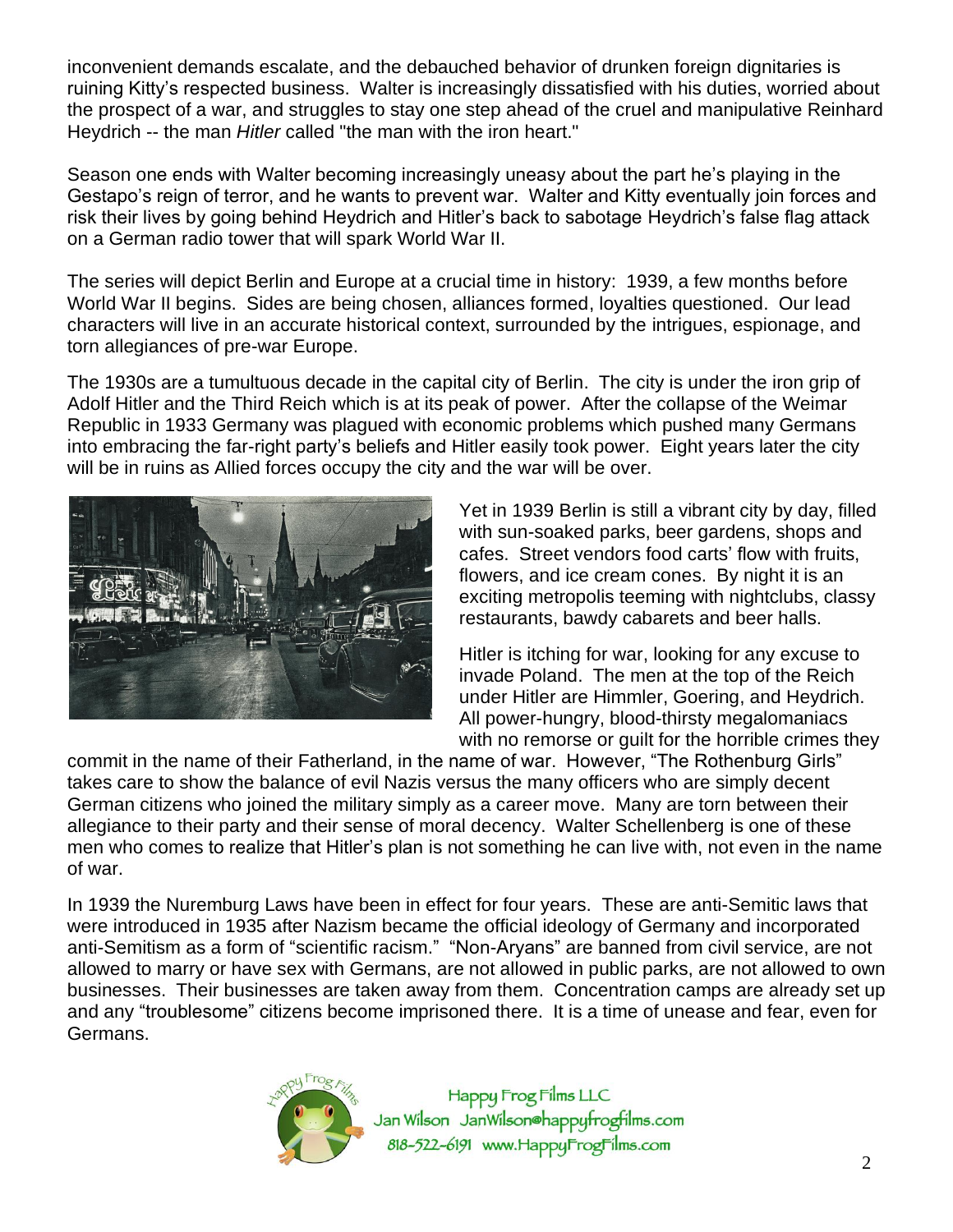Hitler and his henchmen are determined to have a war, and Reinhard Heydrich wants to know who is loyal, who will be on their side, and what they really think about the Third Reich. Knowing that the combination of liquor and easy women equals loose tongues he puts Walter Schellenberg in charge of setting up Madam Kitty Schmidt's brothel as a clearinghouse for secret intel. Any visiting foreign dignitaries are sent there and told to use the code phrase "I come from Rothenburg," and this phrase ensures they get the best women, the best liquor, the best treatment. In actual fact, this code phrase alerts Madam Kitty to make sure this special client is steered toward one of the spy girls, hence they are referred to as the Rothenburg Girls to differentiate them from Kitty's regular girls who still work at the brothel.

#### **Series Structure:**

*The Rothenburg Girls* begins in the warm, lovely summer of 1939. SS officer Walter Schellenberg is tasked with "Operation Salon Kitty" and the pilot episode finds him struggling to find women suitable to hire for the operation. Walter is a deeply moral and somewhat conservative man, and frankly he finds this whole operation distasteful. Yet he must press on. Not having any luck finding "quality" women prepared to prostitute themselves for their Führer, Walter is reduced to rounding up common street whores in Berlin and winnowing this motley crew down to a small group that might be trainable. Then this lovely group of women begin their strange training.



Along with classes such as "Foreign Policy and Global Politics," "Recognizing Foreign Military Rank & Insignias," "Hand-to-Hand Combat," "European Geography – Global Position of Allies," the women must also attend less traditional classes such as "Alluring Hair Styles and Makeup," "Sexual Techniques To Elicit Compliance in Men," and "Elocution and Movement – The Art of Seduction."

Only Walter, his boss Heydrich, the 'listeners' in the basement of Salon Kitty and a handful of engineers/installers know that the brothel is bugged. Schellenberg has the facility closed for a week for 'remodeling'. Top engineers install cables and microphones in each room, carefully hidden inside behind the wallpaper. All cables are run down to a hidden monitoring station in the basement which is manned 24 hours a day.

The pilot episode ends with Walter is presented with his eight perfect, sexy, spy girls, ready and waiting for orders after weeks of training. Kitty's intent on finding another opportunity to flee to London while running Salon Kitty under the watchful eye - and ears! - of the SS.

Season one will progress with the Rothenburg Girls being introduced into Kitty's brothel, and as Europe starts taking sides in the war, Hitler and Heydrich send more and more foreign dignitaries to Salon Kitty. Kitty is fearful but forced to be compliant to Walter's demands, but always wondering if there is a way for her to flee to England without ending up in a concentration camp.



Speaks French. High marks in global economics and handto-hand combat. Excellent at playing<br>"dumb blonde" role;<br>gets men to talk.

The regular girls are jealous of the Rothenburg Girls, not even knowing their true purpose, but seeing them get all of the 'good' customers. Rivalries and petty jealousies grow, they

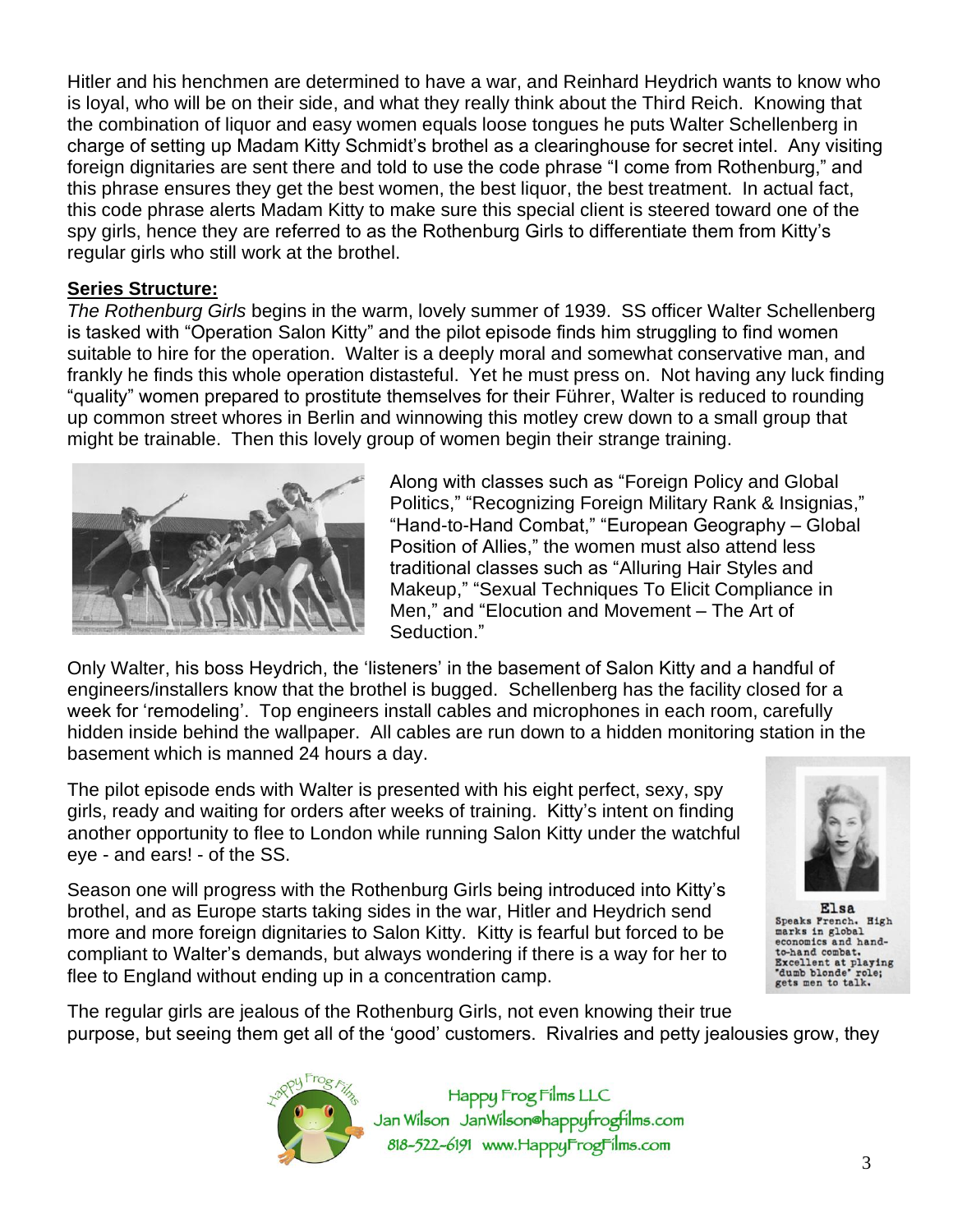sabotage each other and form friendships, and life in Salon Kitty becomes a miniature version of the war that looms on the horizon.



Season one ends with Walter becoming increasingly uneasy about the part he's playing in the Gestapo's reign of terror, and he wants to prevent war. Walter risks his life by going behind Heydrich and Hitler's back to sabotage Heydrich's false flag attack on a German radio tower that will spark World War II.

This true story of *Operation Salon Kitty* is not widely known, most of the evidence (wax disks, files) has been destroyed, either by design or by direct bomb hits during the war. This series will be boundary-pushing – some of

the lead characters are Nazis. SS officer Walter Schellenberg was a member of the Nazi party, but no one can deny he was a good guy, doing his best to topple Hitler from power and bring the war to an end.

And there's a good old (and historically accurate!) dyed-in-the-wool sociopathic villain, Nazi officer Reinhard Heydrich. This is the man that *Hitler* himself called "the man with the iron heart" so viewers will love to despise him. All walks of life are involved in *Operation Salon Kitty*, some petty and vindictive, some working for peace, others just trying to stay alive in difficult times.

*The Rothenburg Girls* employs the *Boardwalk Empire* approach of blending of real historical characters with fictional ones. This gives us the gift of mixing these wonderfully dramatic true events and people in with events and storylines that we can fictionalize or expand upon to make riveting TV that will draw audiences in.

# **Characters:**



SS Obersturmführer **Walter Schellenberg** joined the German army as a career move after finishing law school. Smart, organized, intelligent, and with a strong moral center he rose up through the ranks of the SS, though his job is mostly handling paperwork. His boss sees Walter's overarching kindness may inhibit him from being as strict as needed with the prostitute/spy girls. Walter becomes increasingly appalled by his fellow SS officers ends up going behind Hitler's back to try to negotiate a secret peace agreement with Britain. He must always try and stay one step ahead of his monstrously cruel boss,

Heydrich.

**Kitty Schmidt** is the madam of Salon Kitty, the brothel at 11 Giesebrechtstrasse, Berlin. Kitty enjoys an excellent reputation among men of Berlin, known for her discretion. She keeps her brothel upscale so it will appeal to foreign dignitaries and a higher class of men. Her healthy fear of the Gestapo keeps her in line, but her strong ties with England are known by the Gestapo and mark her as a potential flight risk. Kitty's been made an offer by SS officer Walter Schellenberg: let the SS infiltrate her



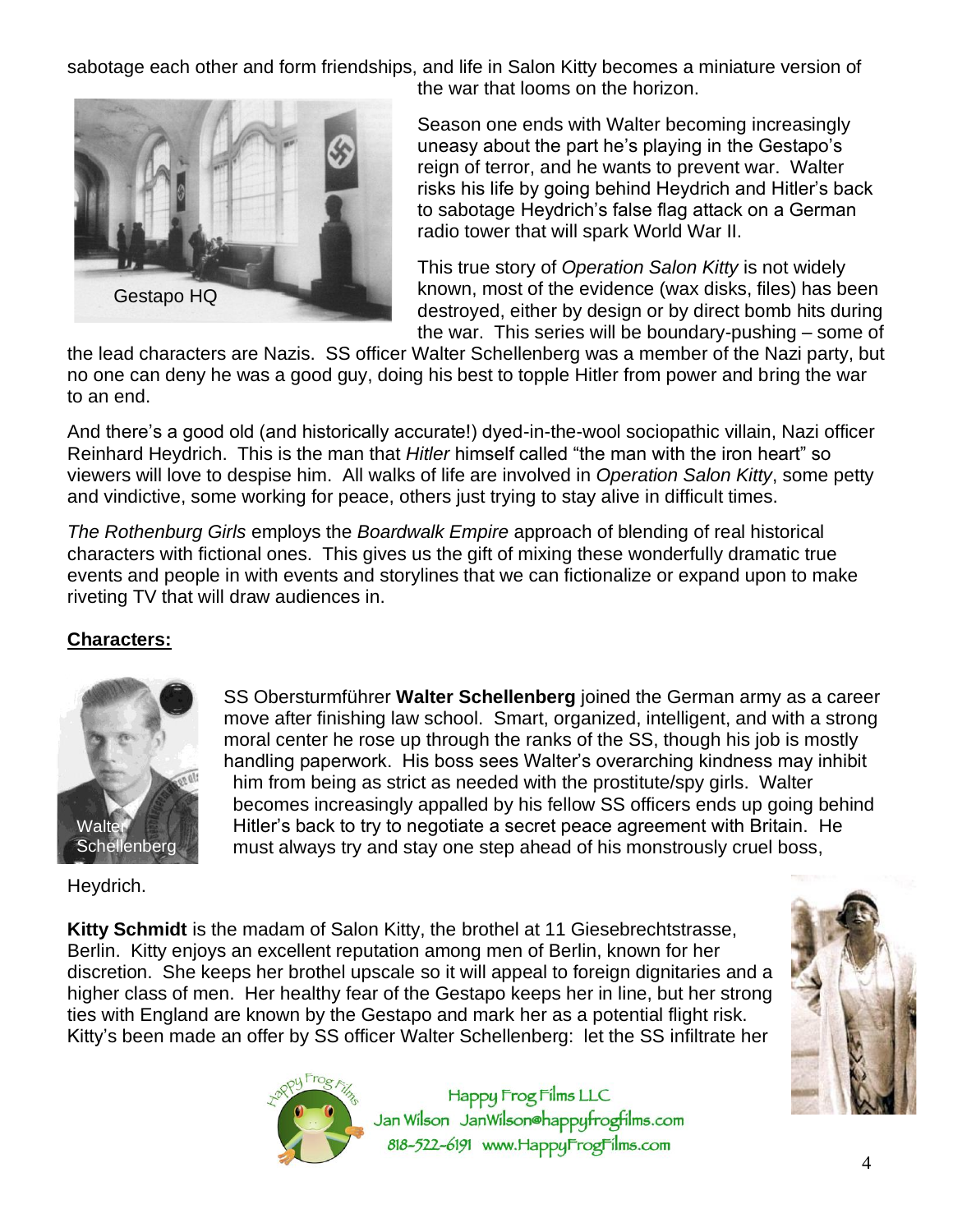brothel and they'll look the other way and let her keep running the brothel with her existing girls. Not wanting the SS in her life, she politely declines. But it's soon clear this an offer she cannot and should not refuse.

Walter's direct boss is SS Gruppenführer **Reinhard Heydrich**, Director of the Security Office a.k.a. "The Butcher of Prague." He answers only to Hitler, Himmler & Goering. He is the mastermind behind Operation Salon Kitty which puts Walter directly under him to do his bidding. Heydrich uses intel gathered at Salon Kitty to trap and blackmail his own colleagues, thereby furthering his own career, instead of for the good of the nation. He is extremely intelligent and ambitious, but this man has no guilt or remorse, making him highly sociopathic. Historians agree that he is considered the true architect of the Holocaust, and far more evil and dangerous than Himmler or Goering, and some say even Hitler. He loves to engage in cat-and-mouse games with Walter, and he toys with his



underlings. His insatiable need for sex is his main vulnerability – he was dishonorably discharged from the German Navy for numerous affairs and conduct unbecoming to an officer.

Heydrich's wife, **Lina**, cool, cultured, a social climber. She loves art and literature. Since Heydrich himself is uninterested in such things, Lina turns to Walter to fulfill her need for socializing since he too loves these things. This gives Heydrich the opportunity to accuse Walter of having an affair with Lina, and baits him into horribly uncomfortably social outings. Walter is trapped between being Heydrich's mental cat toy and Lina trying to make her cheating husband jealous.



**Krista** is one of the regular prostitutes at Salon Kitty. She's got a wholesome girl next door look, always with a cheerful smile. Unknown to anyone, she's Kitty's daughter, a fact they must keep from the SS or it will be used against them if and when they decide to flee.

**Ljubo Kolchev**, an attaché from the Romanian embassy, is one of the frequent visitors to Salon Kitty. One of the regular (non-spy) girls gets a crush on him and the feeling seems mutual, yet he always goes out of his way to pick any girl but her and she doesn't understand why. None of the other the girls nor the SS pay him much attention, which is a good thing for Kolchev, because it turns out that Kolchev is actually a British spy named Roger Wilson. His cover is blown and he is eventually captured by the Nazis. Heydrich approves of "intensive interrogation" techniques, a.k.a. torture, to get information out of him. Kolchev is eventually transferred to a concentration camp. The Nazi's treatment of Wilson spurs the non-spy girl to take a stand against the war.



Admiral **Wilhelm Canaris** is head of the Abwehr, the defense ministry. His job is to protect Germany from foreign espionage. Kind, fatherly, quiet, and (unknown to anyone) Canaris has long been disillusioned with the Third Reich and is secretly sabotaging his own department's efforts. He is friends with Walter Schellenberg and encourages Walter to follow his conscience as Canaris is and try to stop the war. Canaris is eventually charged with high treason and goes to his death claiming that he did what he thought was moral and just. "I always believed in National Socialism but never in Hitler."

Italian Foreign Minister **Count Galeazzo Ciano** also happens to be Mussolini's son-in-law. He tells a Rothenburg girl that Hitler is two-faced and he is



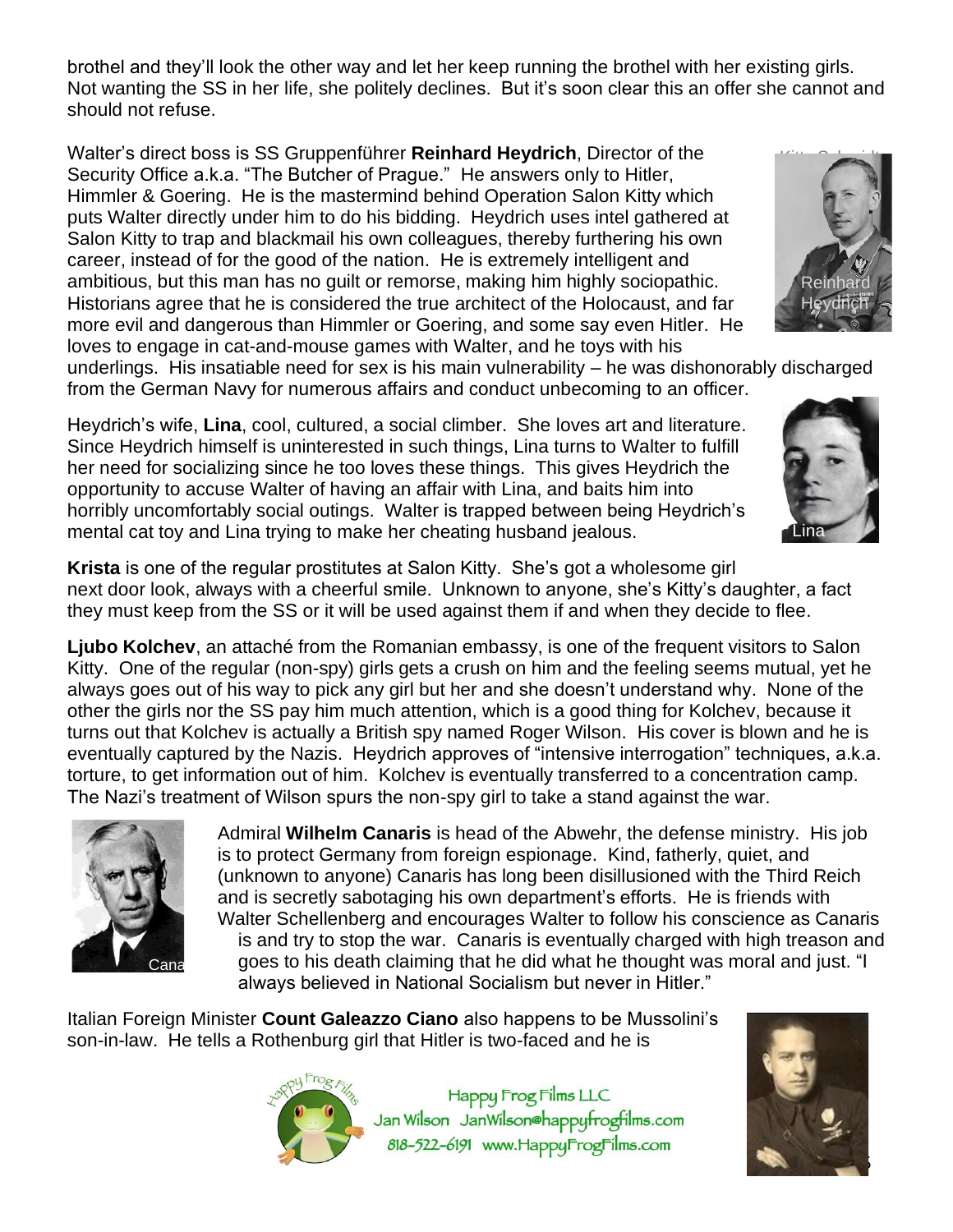disenchanted with the Nazis. She dutifully reports this and (in a shockingly adolescent manner) Hitler gets his feelings hurt and his warm feelings for Italy cool. Sweet nothings whispered at Salon Kitty change global policy!

*[The above people are actual historical figures. The below characters are fictionalized for the TV series.]*

SS Untersturmführer **Eric Engel**, a handsome young officer in his early 30s, is Walter's right hand man with Operation Salon Kitty. Young and ambitious, Engel respects Walter and the two work well together. Walter is not sure where Engel's true loyalties lie – with the Reich or with peace, justice and decency.

### **The Rothenburg Girls**

Intensive training begins. A handful of women have been chosen by the SS to be top secret operatives for Operation Salon Kitty. They have been chosen from a pool of 97 street prostitutes rounded up by the vice squad. All of them have offenses on their records which puts them at the mercy of the SS. Though most seem enthusiastic to help their country, others are doing it against their will. Even Schellenberg himself is flustered and a bit embarrassed by the classes the girls must take. Some classes are a cross between Basic Espionage 101 and the Kama Sutra. These operatives are referred to as *Rothenburg girls*, named so because the code phrase "I come from Rothenburg" that the SS has instructed visiting dignitaries to use when going to the brothel. Meanwhile, "remodeling" on the brothel has begun – German engineers wire the entire brothel, every nook and cranny is bugged, unbeknownst to Kitty or any of the girls.

**Heidi** is a smart, vivacious woman with a plan of her own. She's caught up in the vice sweep and inducted into the Operation Salon Kitty training program and decides to use this position to further her own personal goals of reuniting with loved ones. She has a past connection with Walter and his wife that ensures a mutual loyalty that may end up working to all of their benefits, or may bring their downfall.

**Rina** is a tough, street smart prostitute who would rather rob her clients than sleep with them. She's a crafty, scrappy con artist who can handle herself well with unruly clients.

**Claire** is a delicate little princess who claims to only be working in this line of work until she can find Mr. Right and get married, preferably to a handsome, young officer.

**Elke** is a simple country girl with a sweet innocence the men will love. She, however, falls in love with one of the listeners who has broken all protocol by contacting her, and they risk their lives to have a relationship.

### **The Regular Girls**

Kitty's existing prostitutes, 'the regular girls' who are still at the brothel are unaware of who the Rothenburg girls are and why they're there. There are immediate clashes. The regular girls are jealous that the new Rothenburg girls are getting the best customers. Petty jealousies and plots against each other arise. Why do the Rothenburg girls get all the high-level diplomats while the regular girls get nice but low-level customers like the Romanian Kolchev who works at the

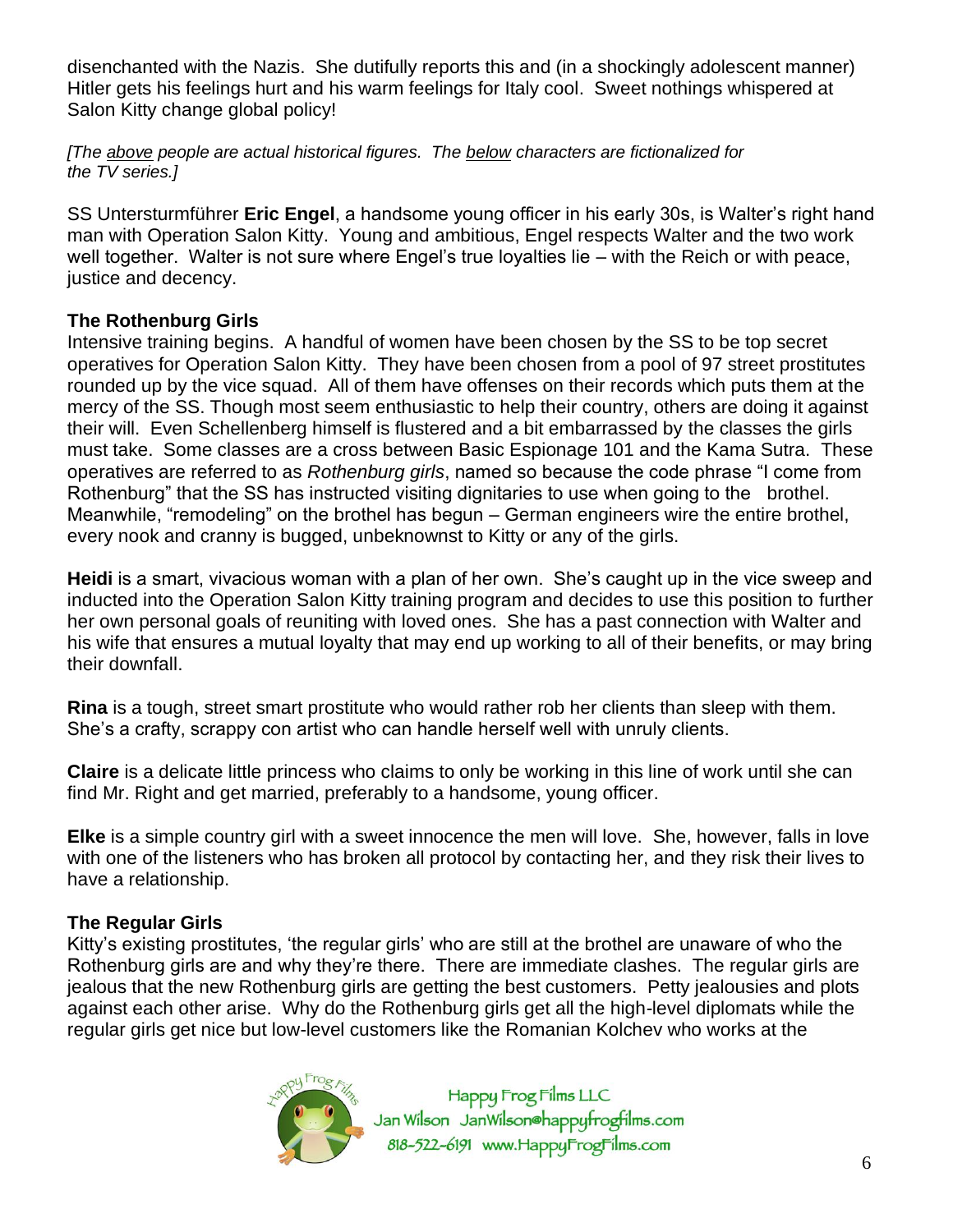embassy? Some of the regular girls, Krista (Kitty's daughter) for example, are good-natured and decent, others are vindictive and manipulative. A hearty mix of different types. Even the SS men do not like dealing with a group of angry women!

**Brigitte**'s father was a eugenics professor, the basis for the "scientific racism" that the Nazis have based their Final Solution plan around. Brigitte also believes in eugenics, also studied genetics and would love to put her scientific training to use to help the Nazis get rid of the genetically inferior population in Germany.

**Charlotta** is a perky, yet sometimes childish woman who believes prostitution is beneath her. She'd probably throw any of her fellow workers under a bus to become the mistress of a wealthy, important man who can pamper her. Then she develops feelings for one of their lowly clients.

**Marita** is a quiet, shy woman who would love to make enough money to go back to the small town she's from and support her mother and daughter she left behind.

As the season unfolds we will get to know each of the prostitutes much better.

**The Listeners** -- The men posted in the basement in the secure monitoring station may become overly attached to the girls due to listening to their every moment, their every word, particularly during their more sensual moments. But under no circumstances are the men to have contact with the girls. They record all visits on wax disks. They are fiercely warned – they must never ever contact any of the girls or staff of Salon Kitty.

**Listener Lukas** is one of the men stationed in the basement of Salon Kitty listening and recording every lurid session that happens upstairs. He can't help but get emotionally involved with Elke, one of the Rothenburg Girls, even though he's never met her. Out of kindness she chose to omit from her report a seemingly unimportant comment one of her kinder customers made. She does not know that her written reports are being compared to the recordings being made. She is in great danger now because of her kindness. One day in a café he hears a voice order coffee and instantly recognizes her. Dare he risk his life by contacting her to warn her?

# **EPISODE GUIDE**

# **Season 1**

### **Episode 1:**

Kitty Schmidt tries to flee Berlin to England with fake papers and foreign currency, but it caught at the border by the S.S. She then has no choice but to comply to the S.S.'s demands, she must allow her brothel to be taken over by the S.S. for "Operation Salon Kitty" headed by Walter Schellenberg, who joined the army as a career move after graduating law school.. Walter's sociopathic boss Reinhard Heydrich is eager to impress *his* boss, Chancellor Hitler, which puts Walter in a tough position when none of Kitty's regular girls at the brothel are suitable to be trained. Though trained to carry out any orders by his leader, Walter has grown increasingly wary of Hitler's

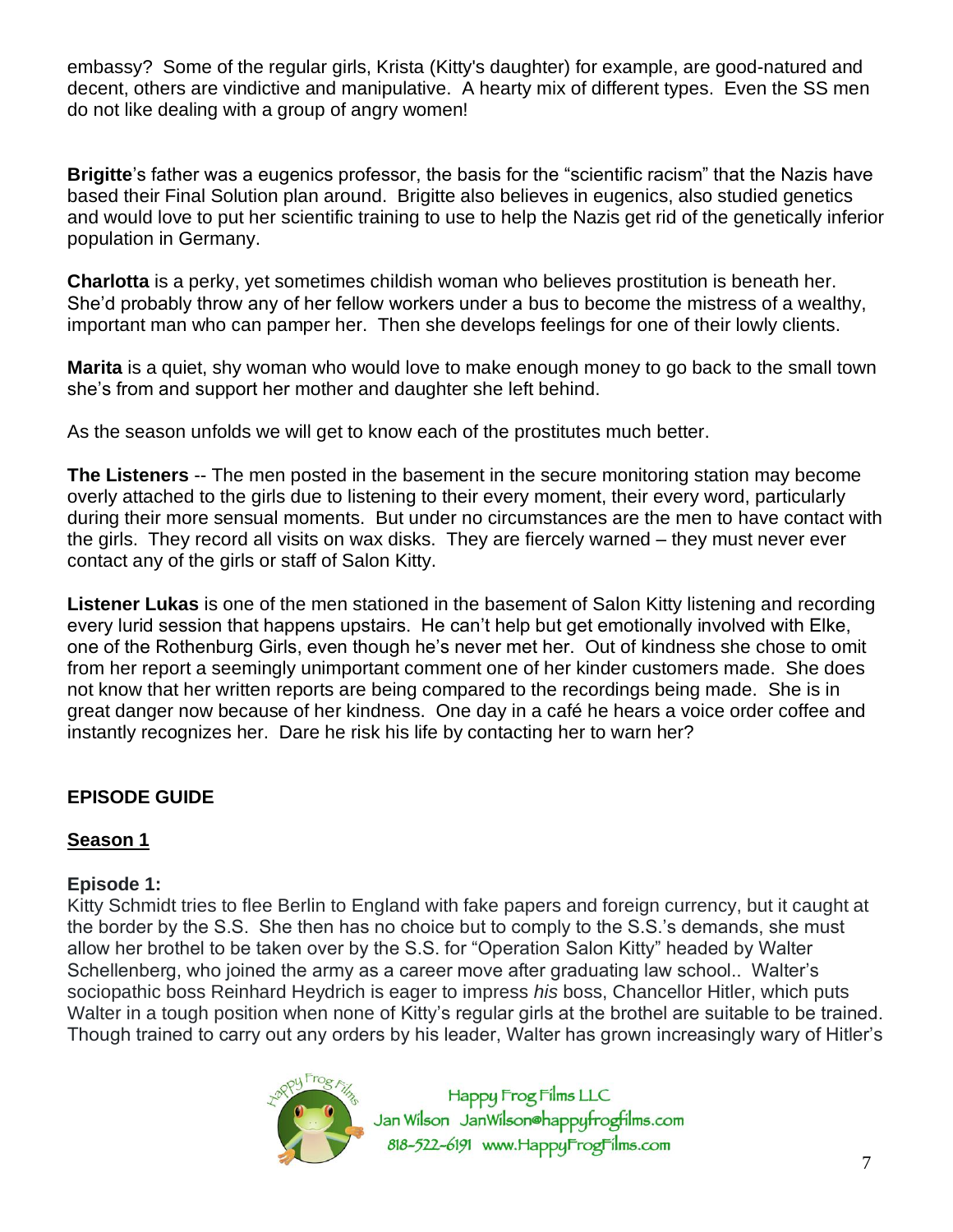policies. Unbeknownst to anyone but Walter and Heydrich, the brothel is bugged and all conversations are recorded.

A young single woman named Heidi, and several other street prostitutes are caught up in a vice sweep to be trained as spy girls. Knowing this is an opportunity to make some much needed money for a personal matter Heidi is eager to make the final cut.

Walter decides that visiting dignitaries will be guided to the brothel and told use the phrase "I come from Rothenburg" which will ensure that Kitty gives them special treatment. In actual fact this phrase will trigger Kitty to make sure they are directed to one of the new spy prostitutes. The new recruits are nicknamed Rothenburg Girls to differentiate them from Kitty's regular girls.

The Rothenburg Girls are taken to a special training base in the country. They are given an intense and bizarre six-week military training course on seduction techniques, self-defense, foreign policies and global politics, elocution and language skills, personal hygiene, espionage skills and fashion.

Heydrich visits the training camp and expects to sample some of the goods. Walter is horrified to learn that some of the girls have tested positive for VD despite his best efforts to get the women segregated from nearby male soldiers. Heidi knows that if Heydrich chooses one of the girls with VD there will be disastrous results for the program and especially Walter. Heidi nobly puts her distaste for Heydrich aside and makes sure she is the one who ends up with Heydrich that night.

Heidi is devastated when Walter, thinking he's doing her a favor, gets Heidi dismissed from the project. Now her plans to pull her life together are in ruins.

Walter is presented a bevy of eight fully-trained, sexy spy girls. Ready for action.

Kitty, not realizing her entire house is bugged now, is overheard by Walter discussing her hidden fake passport and future plans to flee Berlin.

#### **Episode 2:**

Walter's trial run at Salon Kitty is a success. Mussolini's son-in-law, Italian Minister of Foreign Affairs Count Ciano is entertained at Salon Kitty and overheard calling Hitler two-faced and expresses a disenchantment with Nazism.

Heydrich is pleased with the results and discusses the project with Admiral Canaris, whose job it is to investigate people's backgrounds to determine their true ethnicity, which fits into Heydrich's simmering plan for a his Final Solution.

Heidi begs Walter to be let back into the project and only after she shares her secret reason for wanting in is she at last chosen as one of the spy girls. Rina, Claire and Elke, the other spy girls, all get used to their new surroundings in the brothel and deal with the petty jealousies of Kitty's regular girls.

In the basement Listener Lukas listens to Elke's sessions and is charmed by her.

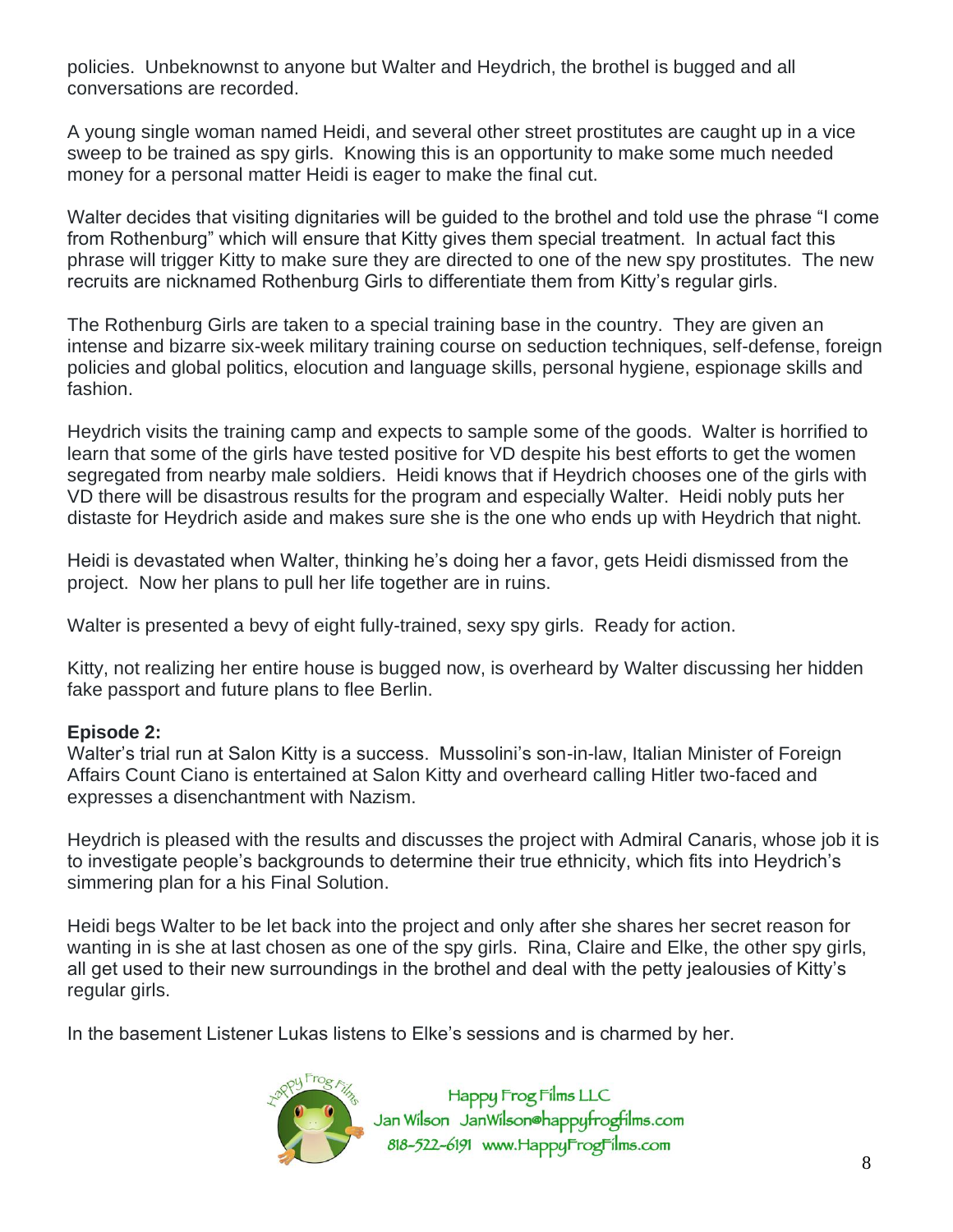Regular girl Charlotta, who is fluent in Romanian, flirts shamelessly with cute Romanian press attaché customer, but he chooses Brigitte instead which hurts Charlotta's delicate feelings. Brigitte complains that the new girls get the best customers and she's stuck with the boring Romanian press attaché. But there are subtle hints that he's not so boring after all.

### **Episode 3:**

Elke, not realizing the rooms are bugged and that her written reports are being compared to the recordings, thinks nothing of kindly leaving out a minor detail in one of her written reports - - a highly punishable offence. Walter is instructed by Heydrich to escort Heydrich's wife Lina to their summer house, not realizing he is being trapped into one of Heydrich's sociopathic cat and mouse games.

Listener Lukas sits in a coffee shop, overhears a woman talking and instantly recognizes her as Elke, one of the girls he listens to. He knows she will be in grave trouble for her report and must decide if he risks his own job and well-being by contacting her to alert her.

Heydrich insists that Walter and his subordinate, Engel joins him for drinks. Heydrich then tells Walter that his drink is poisoned, retribution for imagined misbehavior by Walter and Heydrich's wife. Heydrich's sense of humor is notoriously wicked and dry, but Walter and Engel are not sure if he is kidding or not. This is a taut and risky outing for everyone.

One of the mysterious spy girls, Esme, is revealed to actually be a lady of quite high standing in the society, wife of a respected businessman. Her husband not only doesn't mind his wife sleeping with foreign diplomats for the sake of the country but he seems to thoroughly enjoy it.

Kitty gets a second chance to flee the country, but finds that her well-meaning housekeeper Helga has burned the fake passport for Kitty's own good.

# **Episode 4:**

Elke has been told by Listener Lukas that the house is bugged. She shares this information with one of the sweet regular girls, Krista, who in turn tells Kitty.

Walter's wife Monika convinces him that they should take in Heidi's half Jewish three year old daughter, Stella, who has been posing as an Aryan child until now in the household of a German couple.

Claire and some of the other Rothenburg girls try to figure out who one of their "special guests" is, no one knows why he is so important.

Kitty has a visit from a Jewish friend who tries to convince Kitty that things are changing for the worst in Germany.

Admiral Canaris does a background check on young Stella and figures out that Heidi is her mother and the father is Jewish, which means Heidi broke the Nuremburg Laws forbidding Aryans and Jews from marrying or having sexual relations.

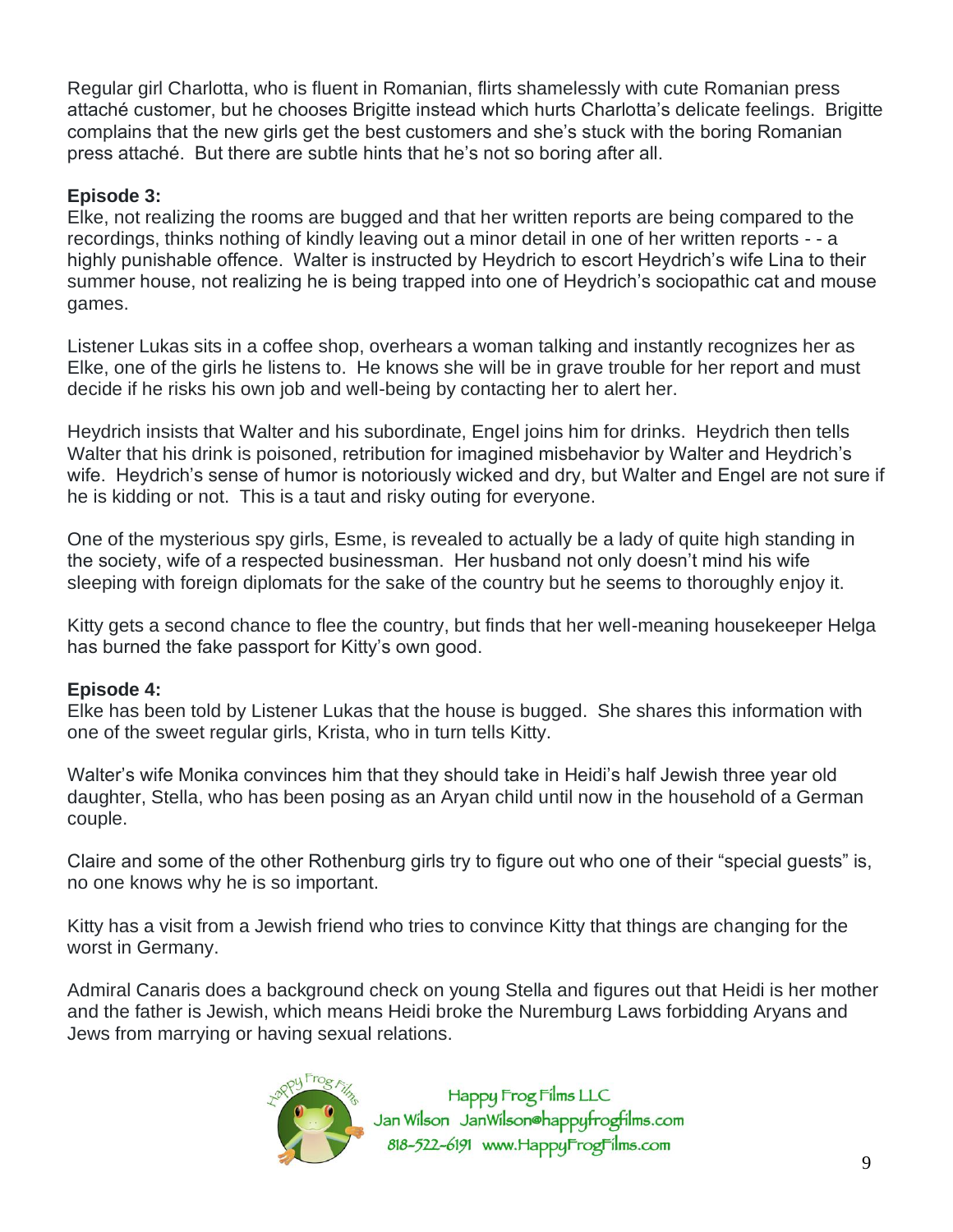Rina innocently leaves a minor detail out of her report and is scolded for it, which leads her to figure out that the rooms are bugged, but she keeps this information to herself instead of helping the other girls. She also bonds with Walter over their mutual love of music, it turns out rough and tough Rina is a talented musician and gains Walter's admiration.

A Listener is assigned to record to the young "special guest." No one seems to know who he is.

The Romanian press attaché visits the salon again, and once again avoids Charlotta even though there is a clear mutual attraction. He again ends up with Brigitte who shows clear signs of being very anti-Semitic and approves of everything the Nazis are doing. Outside of the building later the Romanian notices some cables that look out of place.

### **Episode 5:**

Hitler is itching to get dirt on a very important Big Wig so he sends him to the brothel and is awaiting the report from the Listeners.

When Kitty and Krista are alone Krista calls Kitty "Mother." Kitty shushes her and tells her to never ever call her that, especially in this house where the walls have ears. If the S.S. knows that Krista is Kitty's daughter they will use that information against them both so they must never let anyone know. But someone *does* overhear. Brigitte hears. She keeps it to herself…for now.

It is revealed that Heidi's boyfriend Jakob, with whom she has a child, has been released from jail after serving a six month term for inciting a riot at a protest against Hitler's ever-encroaching policies. Heidi's true plan is for her and Jakob to leave Berlin with their daughter and live as a family. The problem is that Jakob is Jewish, and their daughter Stella is considered a *mischlinge* or "mongrel." Stella can never be considered Aryan, despite the fact that Heidi is her mother.

Though instructed not to be in the front parlor, regular girl Brigitte ventures in to grab a magazine. She spies the Big Wig enter, can immediately tell he's a big fish from his uniform. She's resentful that the Rothenburg Girls get all of the good clients. She flirts shamelessly with him until Helga shoos her out.

Upon hearing the Big Wig utter "I come from Rothenburg" Kitty immediately grabs the book with the Rothenburg Girls photos and profiles so he can choose one. But he states that wants Brigitte, a non-spy girl. Kitty says that she is unavailable and helps him choose another. But he insists on having Brigitte and implies that she should not refuse him. Not knowing what else to do, Kitty sends the Big Wig off with Brigitte, who knows nothing of the spy ring tactics.

On another uncomfortable evening out with Heydrich and his wife Lina she tells Walter that she's intent on having an affair with someone to get back at Heydrich's many affairs. Walter is petrified that he'll be her target, but she tells him not to worry. Lina is looking for someone that would really humiliate and enrage Heydrich, and much to Walter's surprise she tells him that Heydrich respects Walter too much. An affair with Walter would not truly anger her husband.

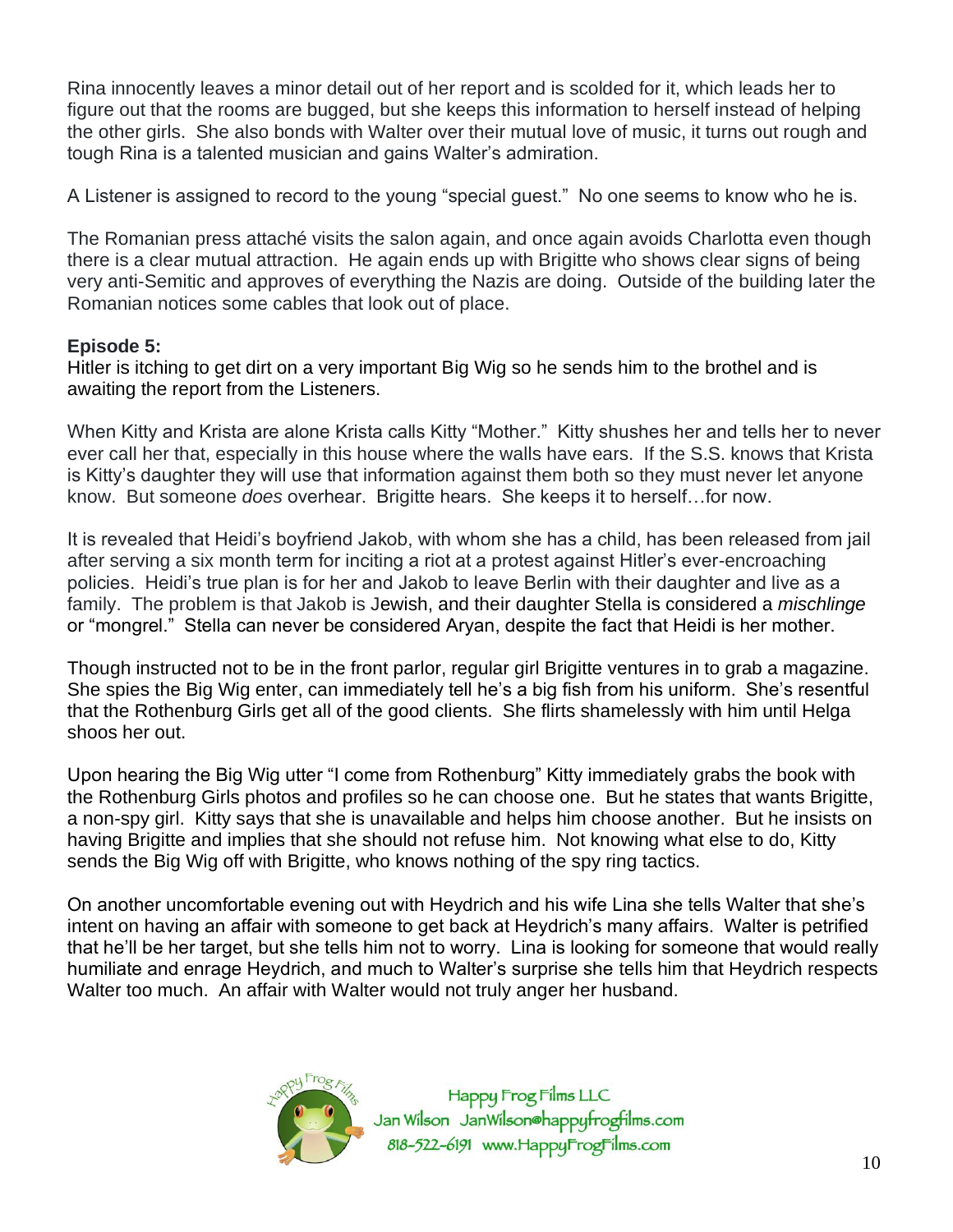Kitty and Helga fret over the Big Wig upstairs. Brigitte's session with him will yield zero information and Walter will not be happy, not to mention Walter's bosses.

Elke and Listener Lukas risk their safety to have a secret, romantic date.

Kitty and Helga devise a plan to cover up why a non-Rothenburg Girl took the Big Wig upstairs, wasting a prime opportunity to gather intel. Kitty uses her diplomatic skills to keep Big Wig on the premises for quite a while in her private office. Helga arranges for one of the Rothenburg Girls to sidle in and catch his eye. Kitty gallantly offers to give him a second trip upstairs for the evening. Hitler will get his intel after all.

# **Episode 6:**

August 24, 1939. Walter arrives at Salon Kitty for a routine inspection only to find all the girls and staff have the morning off and only Kitty remains. They are startled to hear the air raid siren go off. Quick-thinking Kitty grabs two bottles of champagne as they rush down to the bomb shelter. While waiting hours for the all-clear sign Kitty and Walter get a bit tipsy and for the first time they truly get to know each other and realize they have more in common than they thought. Kitty is distressed when Walter explains what the Non-Aggression Pact that Germany just signed with Russia truly means: Hitler has now cleared the path for an invasion on Poland and war will be coming soon. (bottle episode)

# **Episode 7:**

Heydrich worries that one of his colleagues is going to steal his thunder by finding a reason to attack Poland so he plots a cold-blooded scheme to beat them to it. He plans a false attack on a German radio tower in Silesia. He will pluck a handful of poor souls from a concentration camp, dress them in German uniforms, have them taken to the radio tower and shot to death. Polish ammo and guns will be strewn about to make it look like Poland soldiers attacked them. Germans will be enraged and approve of Hitler's retaliation.

Walter's underling Engel is determined to rise up in the Reich as he plans on making the military his career. He finds out about Heydrich's scheme, but knows that if he does anything to subvert Heydrich's plan he will be demoted or discharged so he keeps quiet.

The "special guest" returns. Though they don't know who he is, they are careful to give him the full Rothenburg treatment. The best girls, the best liquor, the best time.

Elke and Listener Lukas spend the night together, struggle to keep their blooming relationship a secret.

Kitty learns that her old friend Sarah Weinberg and her husband have been sent to a concentration camp for insisting on getting their business back from the Nazis. Kitty feels guilty that she did nothing to help them.

Admiral Canaris lets Walter know that he was assigned to investigate Heidi's background and knows her little girl is half Jewish, making Heidi guilty of breaking the Nuremberg Laws. But then he admits to Walter that he's been secretly sabotaging the Third Reich for years and he urges

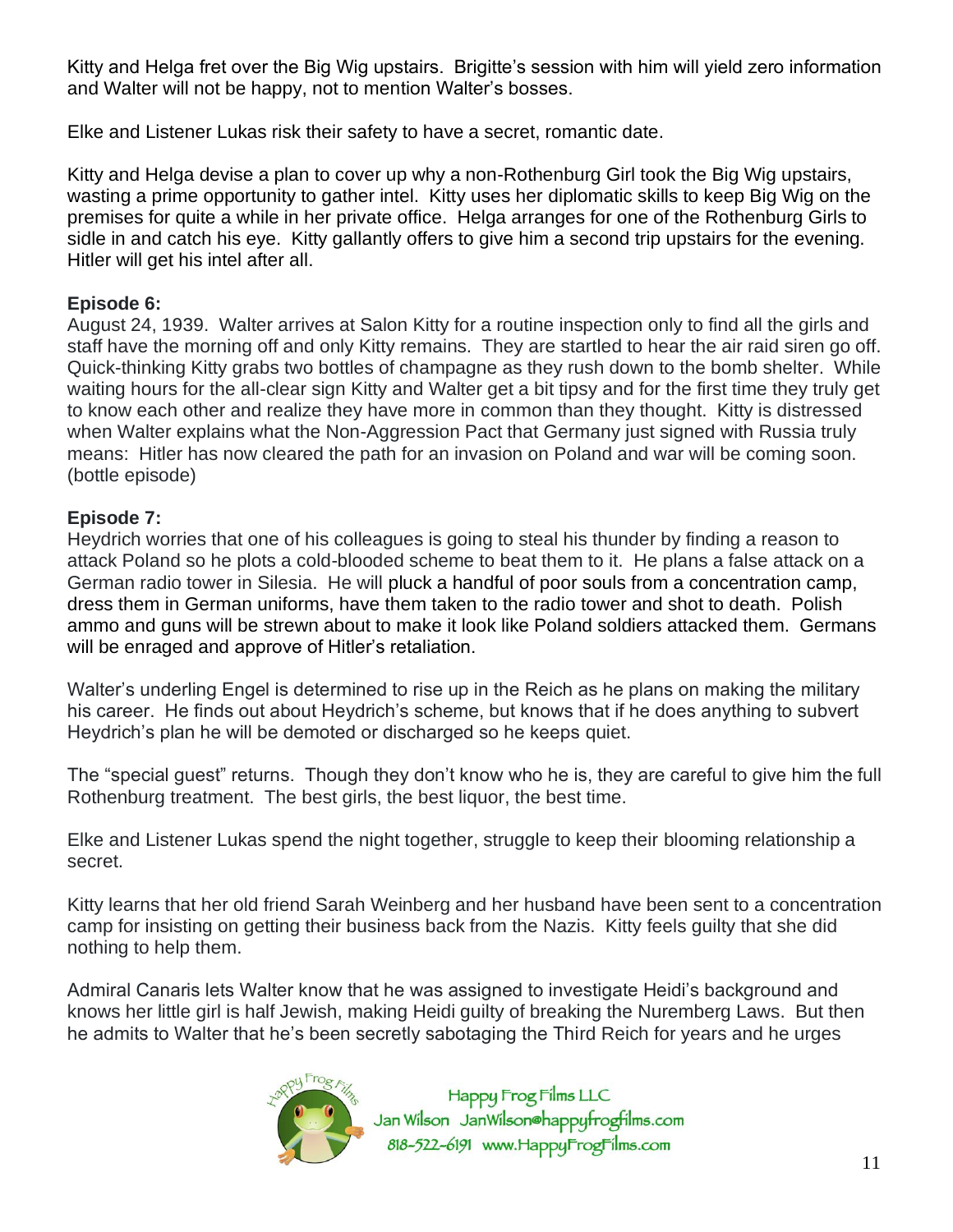Walter to do the same. Walter discovers Heydrich's sinister plan to attempt a false flag operation in Silesia, a German regions, that will set off a war. Canaris hints at the reason why he's safe from Heydrich's clutches: he has secret information about Heydrich's true ethnicity that Heydrich wants suppressed.

Lina chooses her target for making her husband jealous, she has a threesome with Edgar, a high society businessman who happens to be spy girl Esme's husband. They engage in a lurid threesome, news of which soon gets to Heydrich's ears via the walls with ears in Salon Kitty.

Brigitte is once again stuck with the Romanian press attaché, Kolchev. Charlotta confronts Kolchev about why he avoids her despite their undeniable attraction. He admits that he's been avoiding her because since she speaks Romanian and has a Romanian background that she would too easily be able to detect that he is in fact not Romanian. He's a British spy named Roger Wilson and he's been sent to spy on the house. The British have now tapped into the lines and the Brits are spying on the people in the basement who are spying on those upstairs! Brigitte also finds out the house is bugged and plans to use this information against her fellow housemates.

### **Episode 8:**

Kitty and Walter join forces after they realize their common enemy is Heydrich.

Spy girl Rina's past career as a con artist comes in handy as does the fact that Elke's new boyfriend is Listener Lukas. They all use the bugging system of the salon to gather crucial information that Walter can use to stop Heydrich's false flag attack on Silesia, therefore preventing, or at least delaying an all-out war.

After being sexually humiliated by his wife, Heydrich visits Salon Kitty and remembers Heidi from their tryst at the training camp. He chooses to be with her for the night. Of course he orders that all recording devices are turned off during his "inspection." Heidi is aware of Heydrich's delicate mental state and uses her training to her advantage to soothe this beast in her bed and tells him what he wants to hear.

Brigitte "accidentally" lets it slip to the S.S. that Krista is Kitty's daughter.

Elke and Listener Lukas are caught having a relationship, a highly punishable offence.

# **Episode 9:**

August 31, 1939. Kitty helps Walter with his plans to derail the Silesia attack. In return he arranges for a fake passport for her and hints that he'll look the other way so she and Krista can finally flee to England. Canaris uses his position to get false papers for Stella showing her background as Aryan so Heidi can take her to Sweden where they will meet up with Jakob.

Heydrich, already humiliated over his wife's threesome affair with Esme and Edgar, is pushed further into fury when Heidi "stands him up" – she has already begun her exodus. Heidi doesn't get Stella's Aryan paperwork in time, so Stella must go with her father Jakob, and Heidi must make her way to Sweden alone.

In order to make the listening team's report more complete they ask Kitty to try and get a bit more information from the "special guest." After his third deluxe experience visit to the house Kitty engages him in a bit of casual chat before he leaves. Turns out he's a farmer…from Rothenburg.

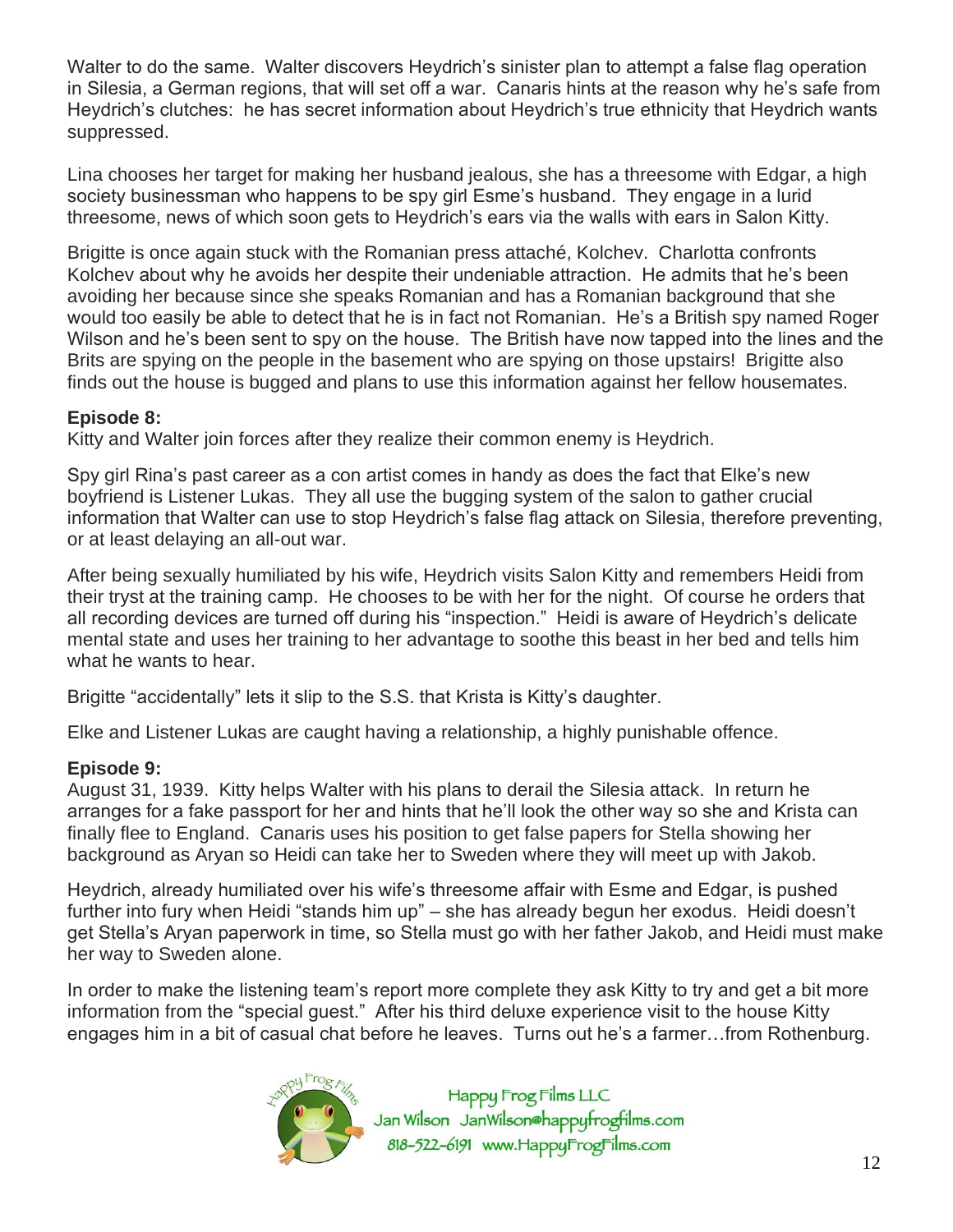He's nobody. When he used the code phrase "I come from Rothenburg," he was merely stating a fact.

Kolchev is found out as a British spy. A horrified Charlotta watches the S.S. cart him away.

Engel's guilt over not warning anyone about the Silesia attack is placated by the promotion he is given for doing the right thing.

Heydrich gets revenge on Edgar for sleeping with his wife by using him against his will, fatally, in the Silesia false flag attack.

Meek little Elke and Listener Lukas are about to be severely punished but suddenly blackmail Heydrich by letting him know that they alone have the recording of his wife having the threesome and are willing to give it to Heydrich and tell no one in exchange for letting Elke and Listener Lukas go off together to live happily ever after.

Walter, Rina and Listener Lukas try but fail to stop Heydrich's false flag attack on Silesia.

### **Episode 10:**

September 1, 1939. Germany is shocked by the (false) attack by Poland at the Gleiwitz Radio Tower in Silesia. Hitler and Heydrich have tricked German citizens into thinking Poland has viciously attacked Germany. Citizens now feel provoked and approve of a war.

Helga and Kitty use the Nazi's own bugging equipment against them to help Kitty and Krista get a head start on their journey to London. But Kitty is armed with a secret weapon, an envelope from Walter with very important ammunition, if needed.

Hell-bent on revenge, Heydrich finds out that Heidi is illegally fleeing and sends his troops to intercept her. Kitty and Krista get caught by the S.S. and thrown in jail.

Rina is caught trying to stop the Silesia radio tower attack and taken before Heydrich. She plays a beautiful Wagner song on the piano, which impresses Heydrich. He joins her on violin and they share a lovely musical moment, connecting with each other over the music. Afterward without hesitation he sends Rina to a concentration camp for treason.

Elke and Listener Lukas get a nice, cushy set up from Heydrich. A nice apartment and enough money to live comfortably. The wax disk and written report of Heydrich's wife's threesome has been destroyed.

Kitty insists on seeing Himmler himself. They are released from jail and sent on their merry way to England after exchanging the information in their envelope with Himmler for their freedom. It is the information that Himmler's been dying to get: official proof that Heydrich has Jewish ancestry. With Himmler's official permission and help Kitty and Krista are free to go to London.